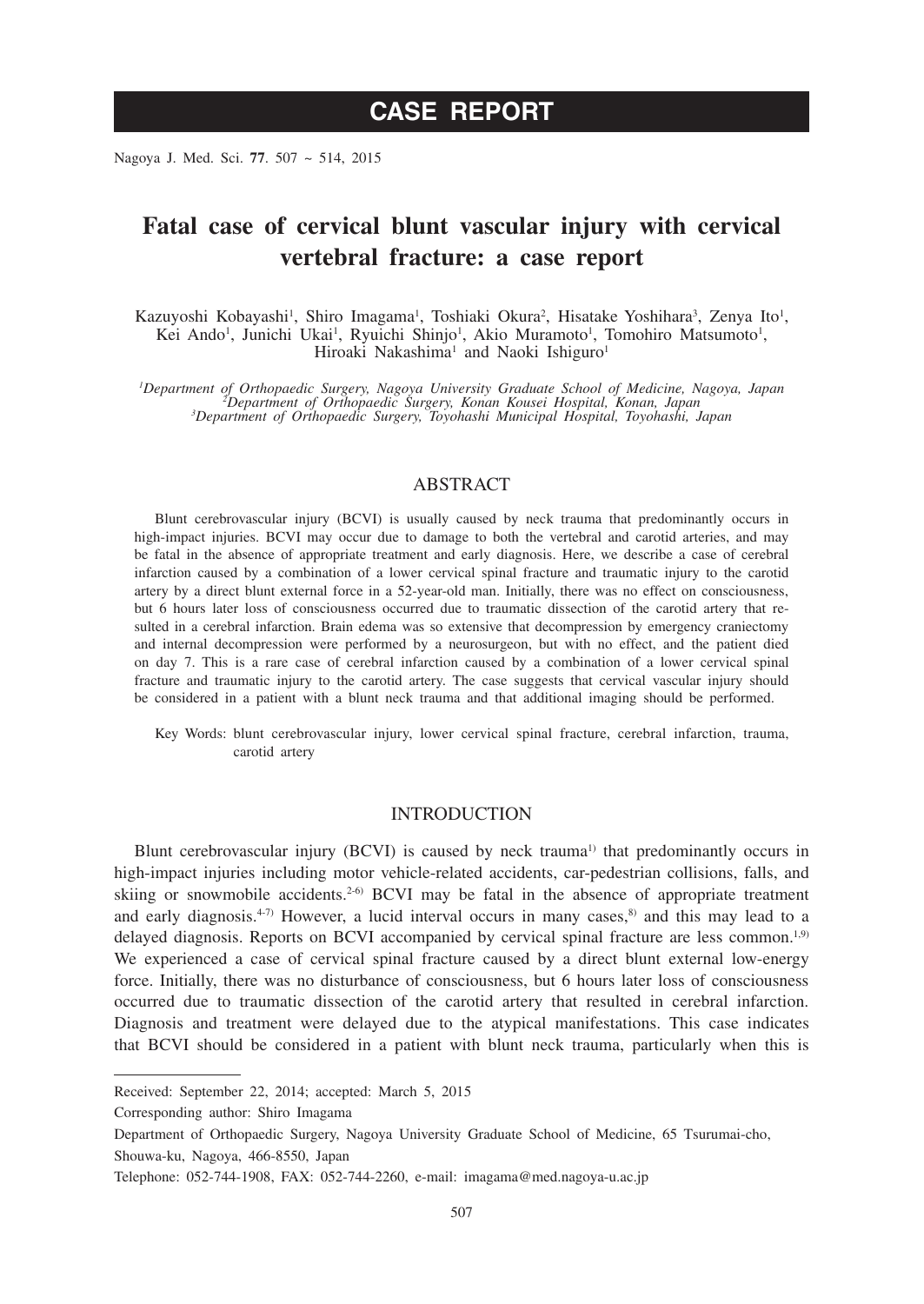accompanied by a cervical spinal fracture. We report the case and present a literature review.

## CASE REPORT

A 52-year-old man who was working at a factory put his head into a big drum-type washing machine. The door closed suddenly and crushed his neck by sandwiching him between the machine and the door. Upon transfer to our hospital, he was conscious with a Glasgow Coma Scale (GCS) of E4V5M6, and a subcutaneous hematoma was present on the right side of the neck (Fig. 1). The patient complained of neck pain and numbness in both hands, but there was no apparent limb paralysis. A spinous process fracture at the C6 and C7 levels was detected in a cervical CT (Fig. 2a,b), and there was swelling of the right neck in the CT (Fig. 3). A narrow spinal canal was apparent on a cervical spinal MRI (Fig. 4a,b). After fixation of a cervical collar, the patient was admitted to the intensive care unit.



**Fig. 1** Subcutaneous hematoma (arrow) in the neck



Fig. 2 Cervical CT showed a spinous process fracture (arrow) at the C6 (a) and C7 (b) levels.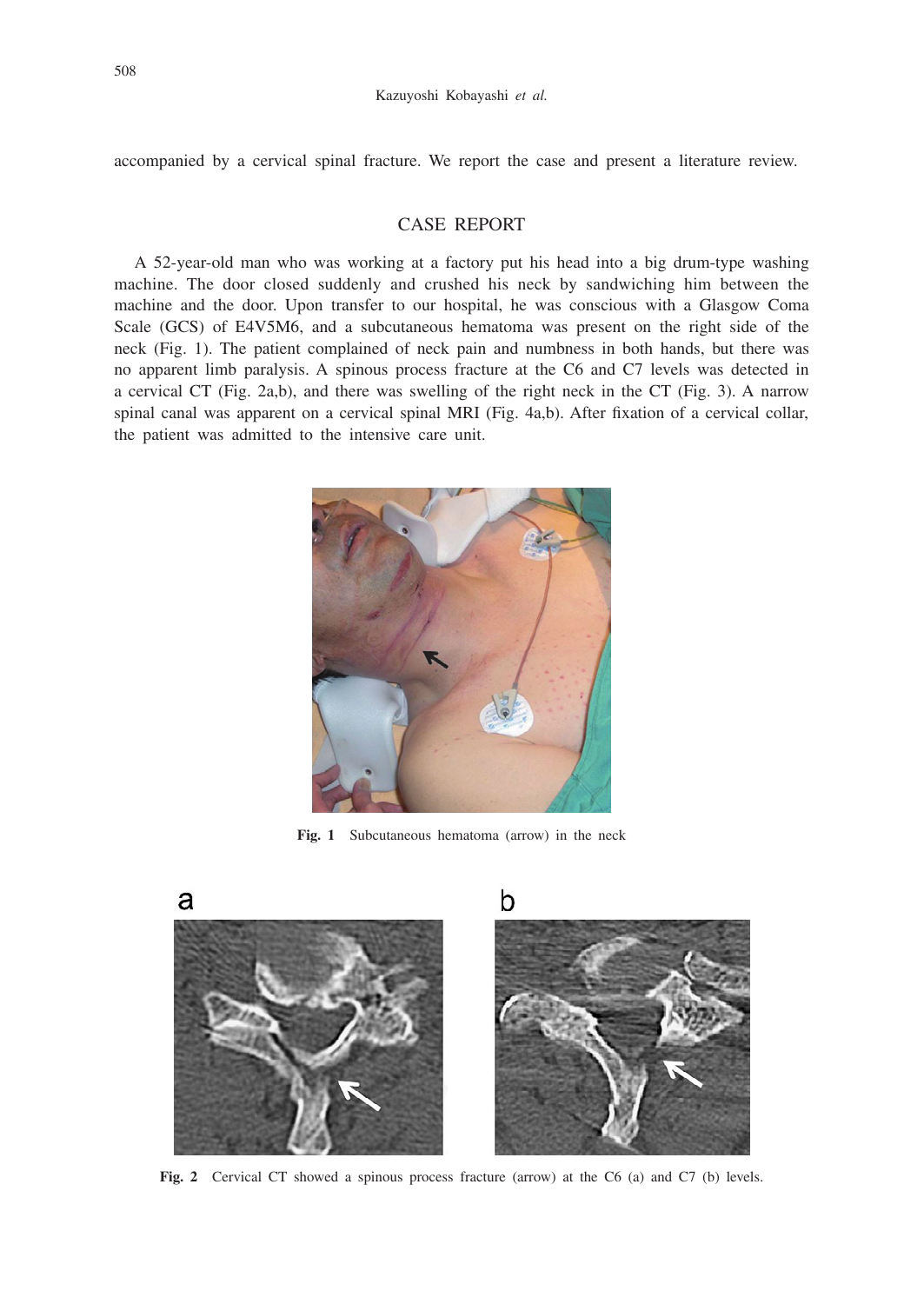

**Fig. 3** Swelling was present around the right neck in cervical CT (circles)



**Fig. 4** Cervical spondylotic changes observed in cervical spine MRI T1 (a) and T2 (b). A hematoma was present around the spinous process.

Six hours after injury, paralysis suddenly developed in the left upper and lower extremities, and a decline in consciousness appeared with a GCS of E1V2M5. Emergency head MRI was performed after consultation with a neurosurgeon, and acute infarction of the right middle cerebral artery perfusion area was found (Fig. 5). MRI angiography showed blockage of the right common carotid artery and internal carotid artery, and hypoperfusion of the middle cerebral artery (Fig. 6a,b). This led to a diagnosis of right cerebral infarction due to acute vascular occlusion associated with right carotid artery dissection in the neck trauma. Edaravone and glycerol were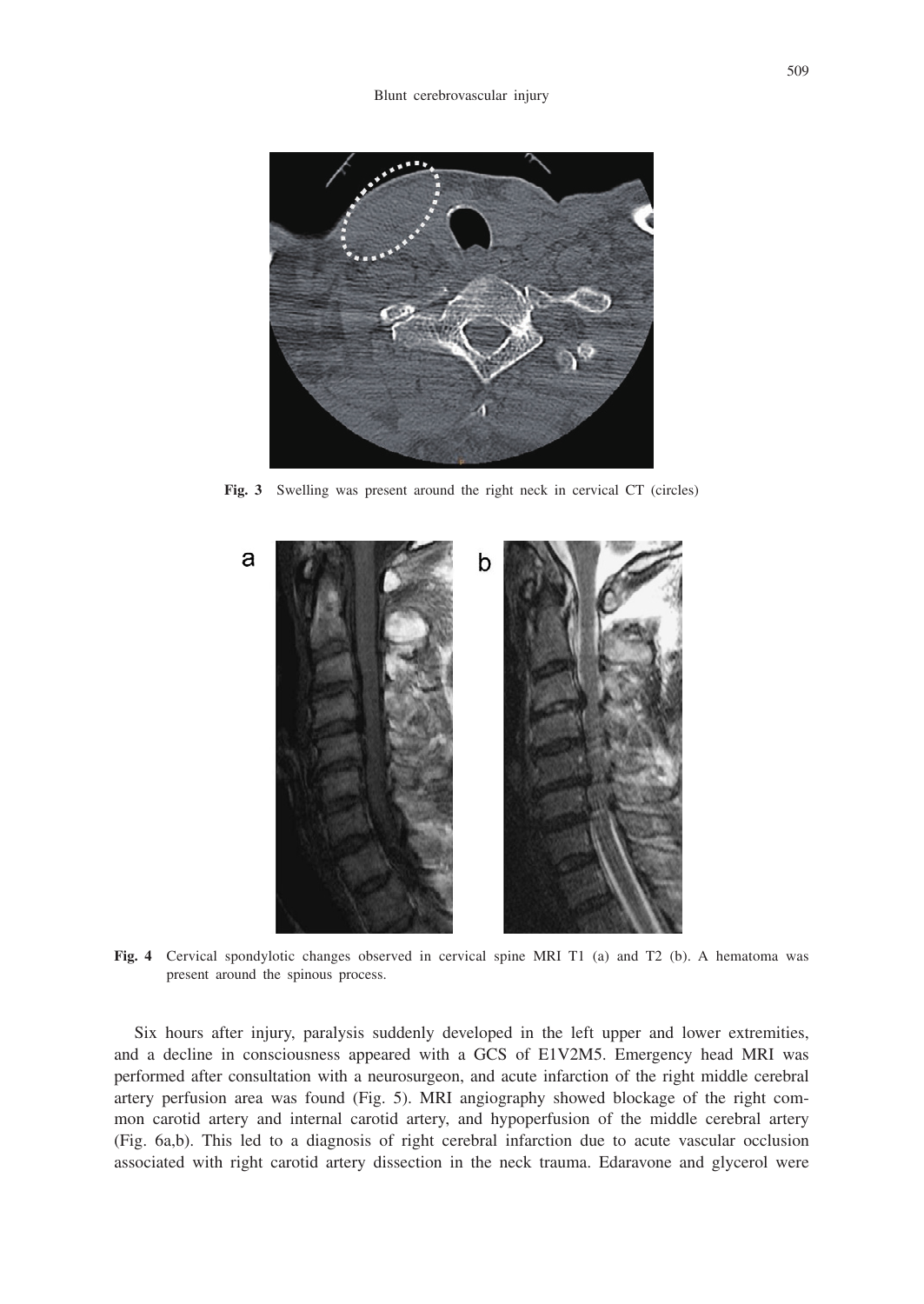administered to improve brain edema, and mechanical ventilation after tracheal intubation was performed on the same day. On the next day, extensive brain edema was observed in a head CT, and an emergency craniectomy and internal decompression were performed by a neurosurgeon (Fig. 7a,b). However, improvement in the brain edema was insufficient, and the patient died on day 7. The patient's wife and son gave informed consent for submission of this case study for publication.



**Fig. 5** Acute infarction of the right middle cerebral artery based on perfusion of this area in head diffusionweighted MRI at six hours after injury.



**Fig. 6** (a) Disruption of the common carotid artery at six hours after injury (arrow). (b) Due to occlusion of the right internal carotid artery (triangles) and poor collateral circulation through the posterior communicating (PCOM) artery and anterior communicating (ACOM) artery, the right middle cerebral artery was disrupted (arrow) at six hours after injury.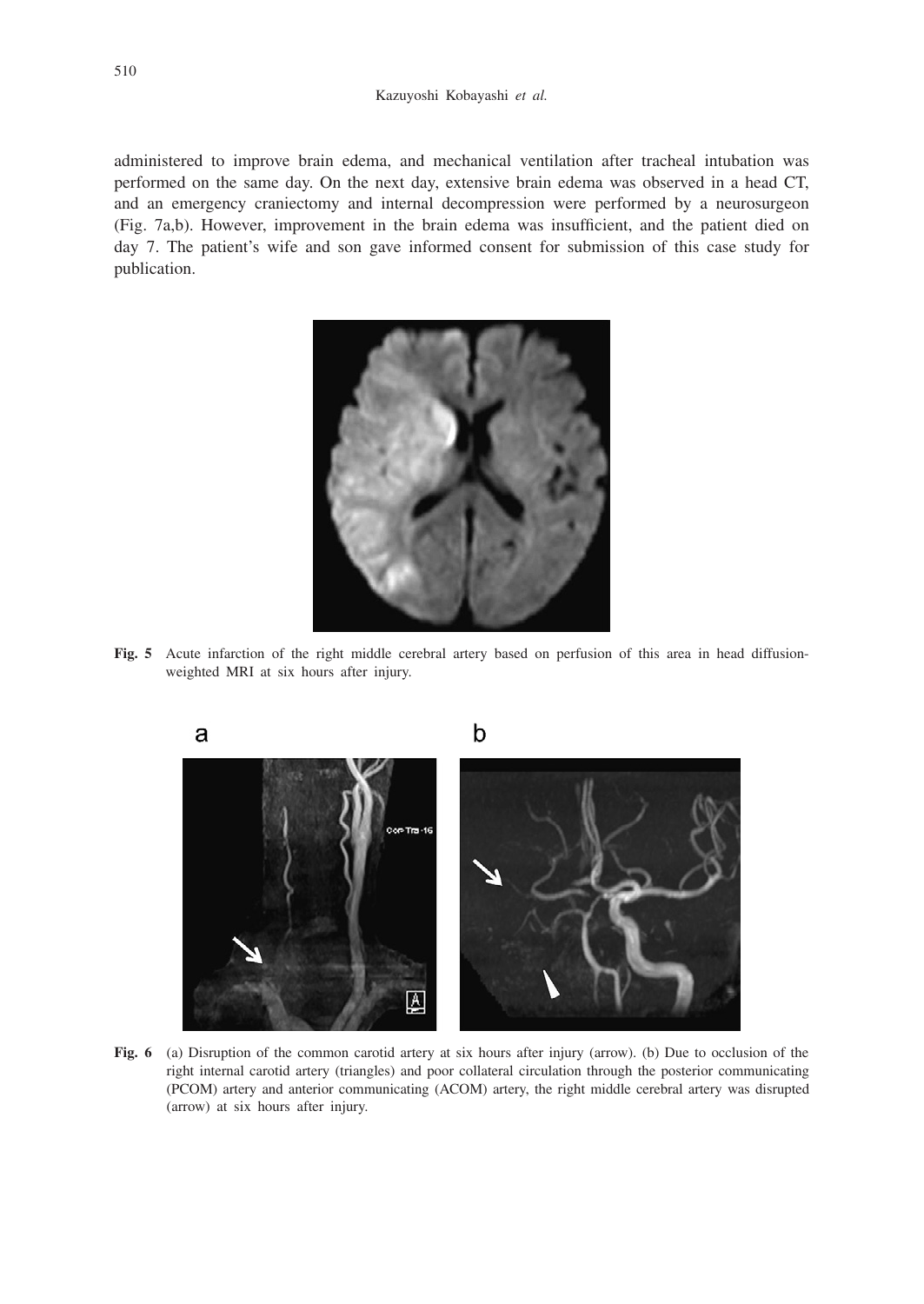

**Fig. 7** (a) Head CT on the day after injury showed a low-density area in the MCA region and compression of the anterior horn of the lateral ventricle due to swelling, and the midline shift was more than 10 mm. (b) Two days after injury, swelling was worse, and the low-density area had expanded on head CT after craniectomy and internal decompression.

#### **DISCUSSION**

BCVI may occur due to damage to the vertebral and carotid arteries, mainly by blunt neck trauma.<sup>1)</sup> The frequency is between  $0.50\%$  and  $1.55\%$  of all cases of blunt trauma. Among patients at high risk based on criteria, including an extensive skull base fracture, cervical fracture, cervical soft tissue hematoma, and facial fracture, the incidence of BCVI is much higher, in the range of 24–44%<sup>4,7,10</sup> In 185 cases diagnosed with BCVI, Bruns *et al.* found that a motor vehicle collision (52%) was the primary cause of injury, followed by a fall (20%) and collisions involving a motor cycle (11%), a pedestrian (8%), and a cyclist (3%).11) Dienstknecht *et al.* also suggested that BCVI could occur after a minor impact, such as cervical traction and heading a soccer ball,<sup>12)</sup> but there are few reports of this condition caused by blunt external force, as described in the present case.

In a study of 17,007 admissions for blunt injury, Cothren *et al.* identified 258 patients with BCVI, including 117 with significant cervical spinal fractures.<sup>9)</sup> Most fracture patterns were subluxations (56 patients), upper C1 to C3 body fractures (42 patients), and transverse foramen fractures (19 patients), whereas spinous process fractures of the lower cervical spine were rare (2 patients).

The Denver Screening criteria13) provide a screening protocol for BCVI diagnosis based on injury mechanisms, injury patterns, and symptoms<sup>14)</sup> (Table 1). This protocol can identify trauma patients at risk for BCVI with a sensitivity of  $97\%$  and a specificity of  $42\%.$ <sup>5)</sup> In our case, "expanding cervical hematoma" and "cervical spinal fracture" were consistent with the Denver Screening criteria, but BCVI was not initially suspected and the patient was not diagnosed with BCVI until after loss of consciousness. Ultrasonography, CT angiography, and magnetic resonance angiography (MRA) are effective noninvasive diagnostic modalities for screening and evaluation of soft tissue in the initial treatment of blunt trauma.16,17) Ultrasonography is particularly useful for diagnosis of macrovascular damage and airway narrowing, and is desirable as a secondary examination. Ultrasonography, MRI, and MRA are all relatively easy to use as screening tools.<sup>1)</sup>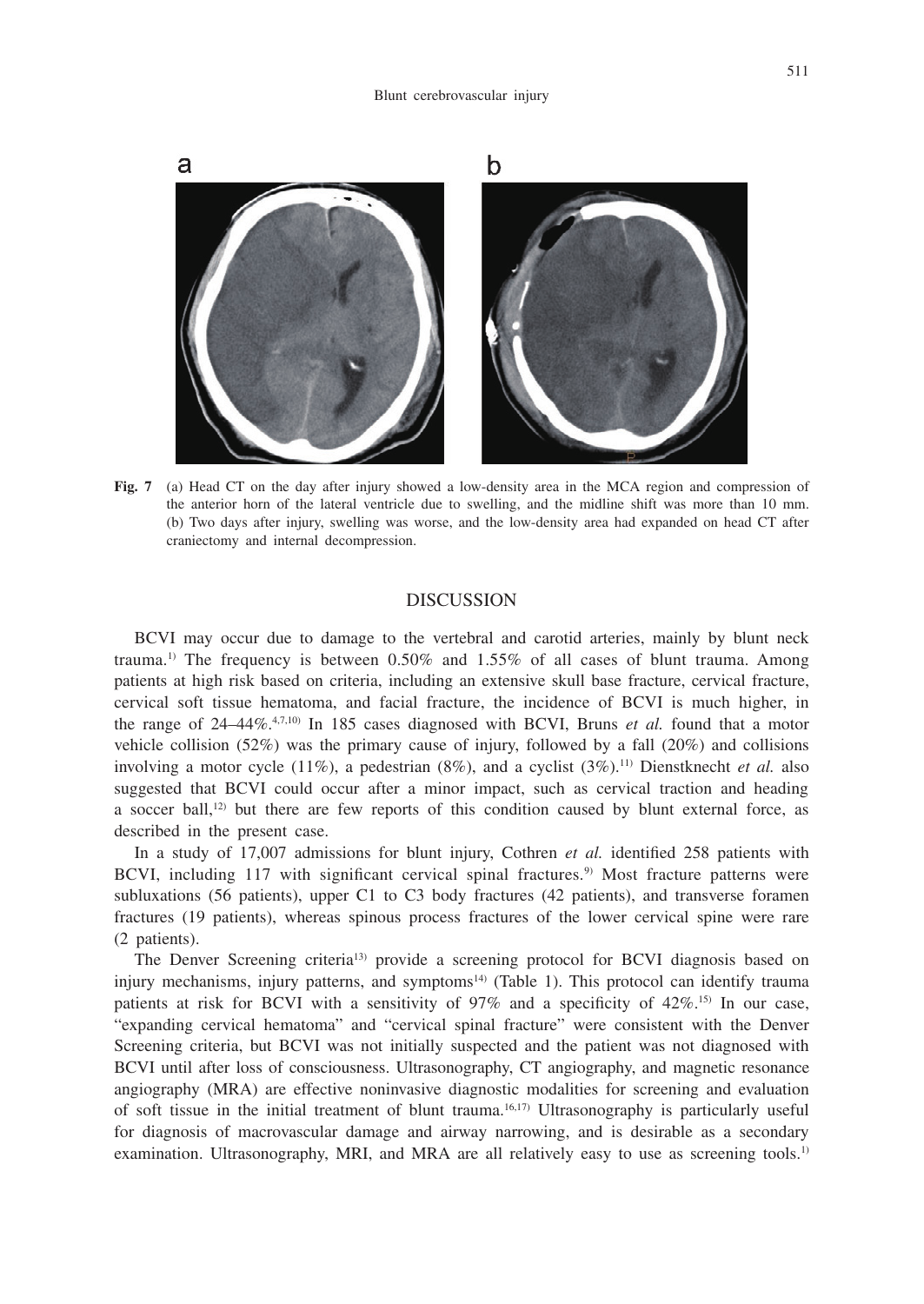| Signs/symptoms of BCVI                                             |
|--------------------------------------------------------------------|
| Arterial hemorrhage                                                |
| Cervical bruit                                                     |
| Expanding cervical hematoma                                        |
| Focal neurologic deficit                                           |
| Neurologic examination incongruous with head CT scan findings      |
| Stroke on secondary CT scan                                        |
| Risk factors for BCVI                                              |
| High-energy impact with:                                           |
| LeForte II or III fracture                                         |
| Cervical-spine fracture patterns: subluxation, fractures extending |
| into                                                               |
| the transverse foramen, and fractures of C1-C3                     |
| Basilar skull fracture with carotid canal involvement              |
| Petrous bone fracture                                              |
| Diffuse axonal injury with GCS score $<6$                          |
| Near hanging with anoxic brain injury                              |

**Table 1** Denver Screening Criteria for BCVI.

The pathogenesis of cerebral infarction after vascular injury involves acute occlusion of the major artery by dissection, and embolization by the thrombus around the dissection.18) In our patient, cerebral infarction could be identified as an infarct in the MCA area by MRI. Since there were no infarctions in the PCA and ACA areas, embolization would have occurred at the base of the MCA with the common carotid artery dissection. The main symptom of traumatic carotid artery occlusion is loss of consciousness that occurs after a lucid interval.<sup>8)</sup> Neurological deficits, such as aphasia and hemiplegia, and transient ischemic attack may also occur.9,19) Morgan *et al.* found that a lucid interval occurred in 74% of the cases and that the incidence within 24 hours after injury was 77.4%.20) In our case, obnubilation appeared 6 hours after trauma. Initially, consciousness was normal and we did not perform a head MRI or MRA. In previous reports, onset of cerebral infarction occurred within 24 hours of injury in 80% of the cases. The prognosis is very poor, with a mortality of traumatic carotid artery occlusion of 38.5%, and serious sequelae occur in  $50\%$  of the cases.<sup>19,21)</sup>

In this case, we experienced a patient with a cerebral infarction caused by a combination of a lower cervical spinal fracture and traumatic injury to the carotid artery. Since there was no loss of consciousness in the acute phase, we missed the BCVI diagnosis that led to the cerebral infarction in the middle cerebral artery lesion resulting in loss of consciousness after 6 hours. An emergency craniectomy and internal decompression were performed by a neurosurgeon, but unfortunately this did not provide a sufficient decompression effect and was unsuccessful. There were several problems with this case. (1) In spite of the cervical hematoma, we did not perform a Doppler Us or an early CT angiography as a screening test. (2) Although the initial level of consciousness corresponded to a lucid interval, we should have paid closer attention to the possibility of a loss of consciousness. (3) Although there was a major blunt trauma to the neck, a hematoma, and a cervical fracture, we did not suspect BVCI initially. We should have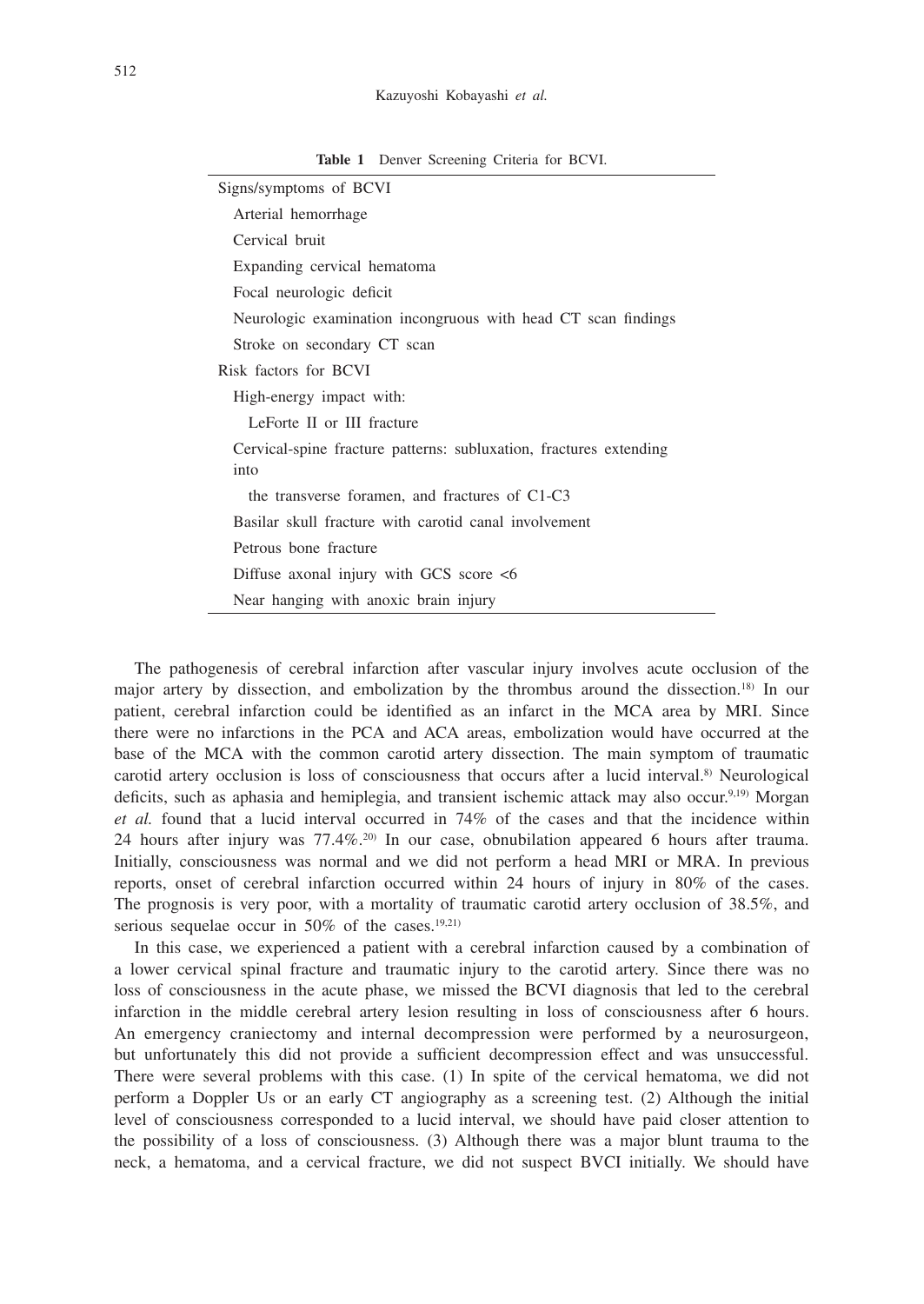considered the injury mechanism, injury pattern, and symptoms of CVI in the Denver screening criteria as described above13) (Table1). BCVI is a risk factor for cerebral infarction. BCVI leads to a high incidence of cerebral infarction, with 41% and 16% observed respectively in injuries to the carotid and vertebral arteries.<sup>9)</sup> This case demonstrates that cervical vascular injury should be considered in a patient with blunt neck trauma and that additional imaging (Doppler Us, CT angiography, MRA if possibly) should be performed. In addition, if BCVI were identified early, then antithrombotic treatment –Heparin (PTT 40–50 sec) or antiplatelet therapy would be desirable. If the injury is surgically accessible depending on the degree of damage, bypass surgery and endovascular treatment with a stent should be performed.<sup>1,9)</sup> We predict that if immediate action and aggressive measures were taken, it might have prevented a fatal outcome.

## CONFLICT OF INTEREST

None of the authors have a conflict of interest regarding the contents of the manuscript.

#### REFERENCES

- 1) McKinney A, Ott F, Short J, McKinney Z, Truwit C. Angiographic frequency of blunt cerebrovascular injury in patients with carotid canal or vertebral foramen fractures on multidetector CT. *Eur J Radiol*, 2007; 62: 385–393.
- 2) Biffl WL, Moore EE, Ryu RK, Offner PJ, Novak Z, Coldwell DM, Franciose RJ, Burch JM. The unrecognized epidemic of blunt carotid arterial injuries: early diagnosis improves neurologic outcome. *Ann Surg*, 1998; 228: 462–470.
- 3) Biffl WL, Ray CE Jr, Moore EE, Franciose RJ, Aly S, Heyrosa MG, Johnson JL, Burch JM. Treatmentrelated outcomes from blunt cerebrovascular injuries: importance of routine follow-up arteriography. *Ann Surg*, 2002; 235: 699–706.
- 4) Kerwin AJ, Bynoe RP, Murray J, Hudson ER, Close TP, Gifford RR, Carson KW, Smith LP, Bell RM. Liberalized screening for blunt carotid and vertebral artery injuries is justified. *J Trauma*, 2001; 51: 308–314.
- 5) Miller PR, Fabian TC, Bee TK, Timmons S, Chamsuddin A, Finkle R, Croce MA. Blunt cerebrovascular injuries: diagnosis and treatment. *J Trauma*, 2001; 51: 279–285.
- 6) Fabian TC, Patton JH Jr, Croce MA, Minard G, Kudsk KA, Pritchard FE. Blunt carotid injury. Importance of early diagnosis and anticoagulant therapy. *Ann Surg*, 1996; 223: 513–522.
- 7) Miller PR, Fabian TC, Croce MA, Cagiannos C, Williams JS, Vang M, Qaisi WG, Felker RE, Timmons SD. Prospective screening for blunt cerebrovascular injuries: analysis of diagnostic modalities and outcomes. *Ann Surg*, 2002; 236: 386–393.
- 8) Hart RG, Easton JD. Dissections of cervical and cerebral arteries. *Neurol Clin*, 1983; 1: 155–182.
- 9) Cothren CC, Moore EE, Ray CE Jr, Johnson JL, Moore JB, Burch JM. Cervical spine fracture patterns mandating screening to rule out blunt cerebrovascular injury. *Surgery*, 2007; 141: 76–82.
- 10) Resnick DK, Subach BR, Marion DW. The significance of carotid canal involvement in basilar cranial fracture. *Neurosurgery*, 1997; 40: 1177–1181.
- 11) Bruns BR, Tesoriero R, Kufera J, Sliker C, Laser A, Scalea TM, Stein DM. Blunt cerebrovascular injury screening guidelines: what are we willing to miss? *J Trauma Acute Care Surg*, 2014; 76: 691–695.
- 12) Dienstknecht T, Ernstberger A, Nerlich M, Angele P. Asymptomatic dissection of craniocervical arteries in combination with severe cervical spine fractures. *Acta Orthop Belg*, 2010; 76: 282–285.
- 13) Biffl WL, Moore EE, Offner PJ, Brega KE, Franciose RJ, Burch JM. Blunt carotid arterial injuries: implications of a new grading scale. *J Trauma*,1999; 47: 845–853.
- 14) Burlew CC, Biffl WL, Moore EE, Barnett CC, Johnson JL, Bensard DD. Blunt cerebrovascular injuries: redefining screening criteria in the era of noninvasive diagnosis. *J Trauma Acute Care Surg*, 2012; 72: 330–335.
- 15) Beliaev AM, Barber PA, Marshall RJ, Civil I. Denver screening protocol for blunt cerebrovascular injury reduces the use of multi-detector computed tomography angiography. *ANZ J Surg*, 2014; 84: 429–432.
- 16) Mutze S, Rademacher G, Matthes G, Hosten N, Stengel D. Blunt cerebrovascular injury in patients with